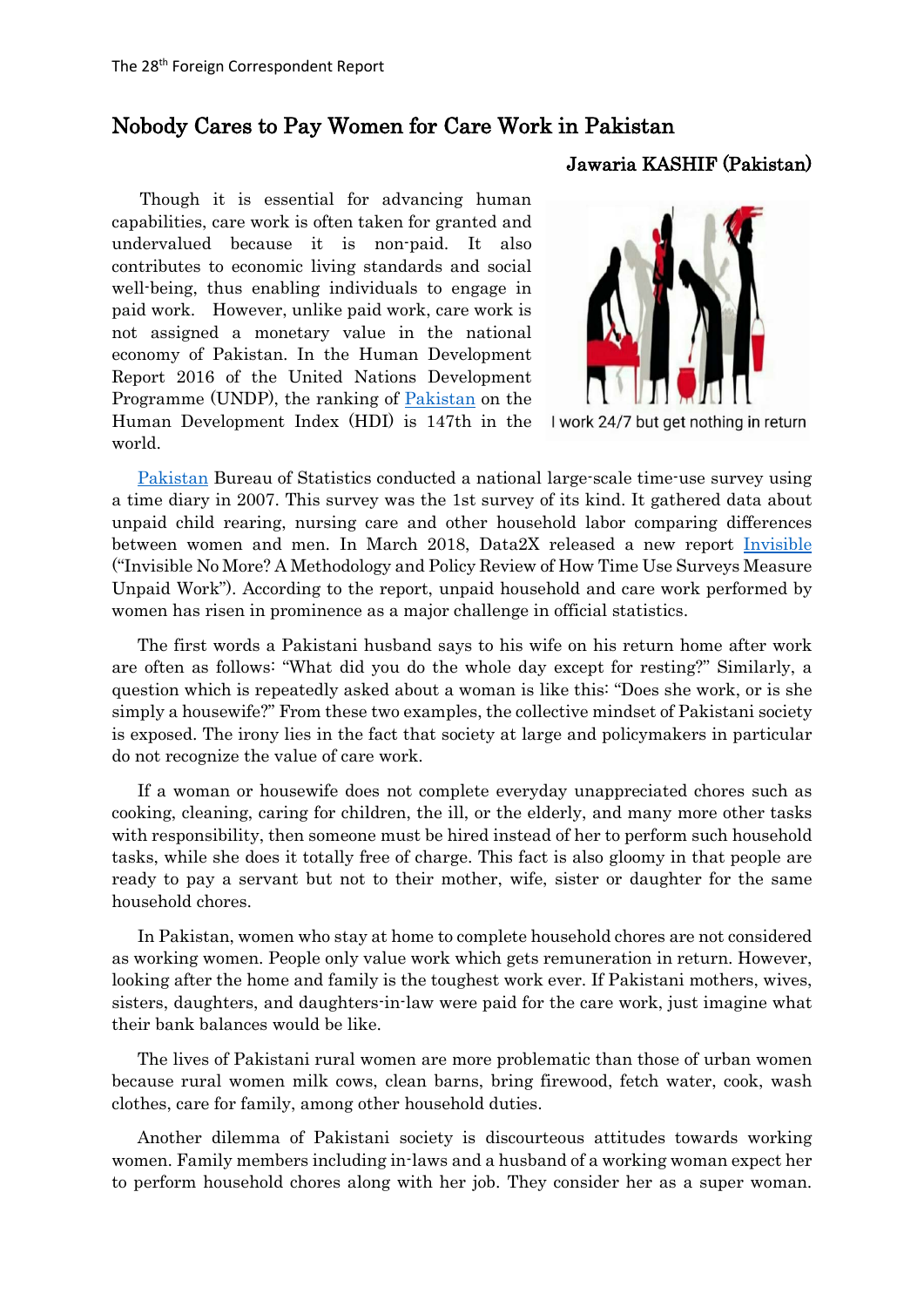Pakistani men do not share the load of household chores with their women. They think that their work is done by providing financial support to the family and they put other work burden on their women.

One drawback of men's not sharing household responsibilities with their women is that most of highly educated women in Pakistan waste their talent by staying at home due to the housework burden. If men shared their work burden, the women might be able to build their careers.

The working hours of paid jobs in Pakistan are mostly from 9 am to 5 pm with 1 or 2 holidays. Whereas, the women who are carrying out household tasks can't enjoy holidays. They work for 24 hours. There is no difference between day and night for them. For example, a mother cares and nurtures her child the whole day. She attends the child even at night and cannot sleep if the child is crying. Meanwhile, the father sleeps the whole night because he is the breadwinner and has to go to work in the morning, and therefore his rest is mandatory and no one is allowed to disturb him.



I have no time for myself. Family care is my responsibility.

It is high time to break the gender stereotypes in Pakistani society. Mechanisms must be made by policymakers to educate men to share household chores with women, in order to lessen the burden of women and to provide them a comfortable environment and suitable place in the society. Women are the axis around which the whole society revolves, and thus their work must be recognized and their contribution to the survival of a family must not be forgotten.